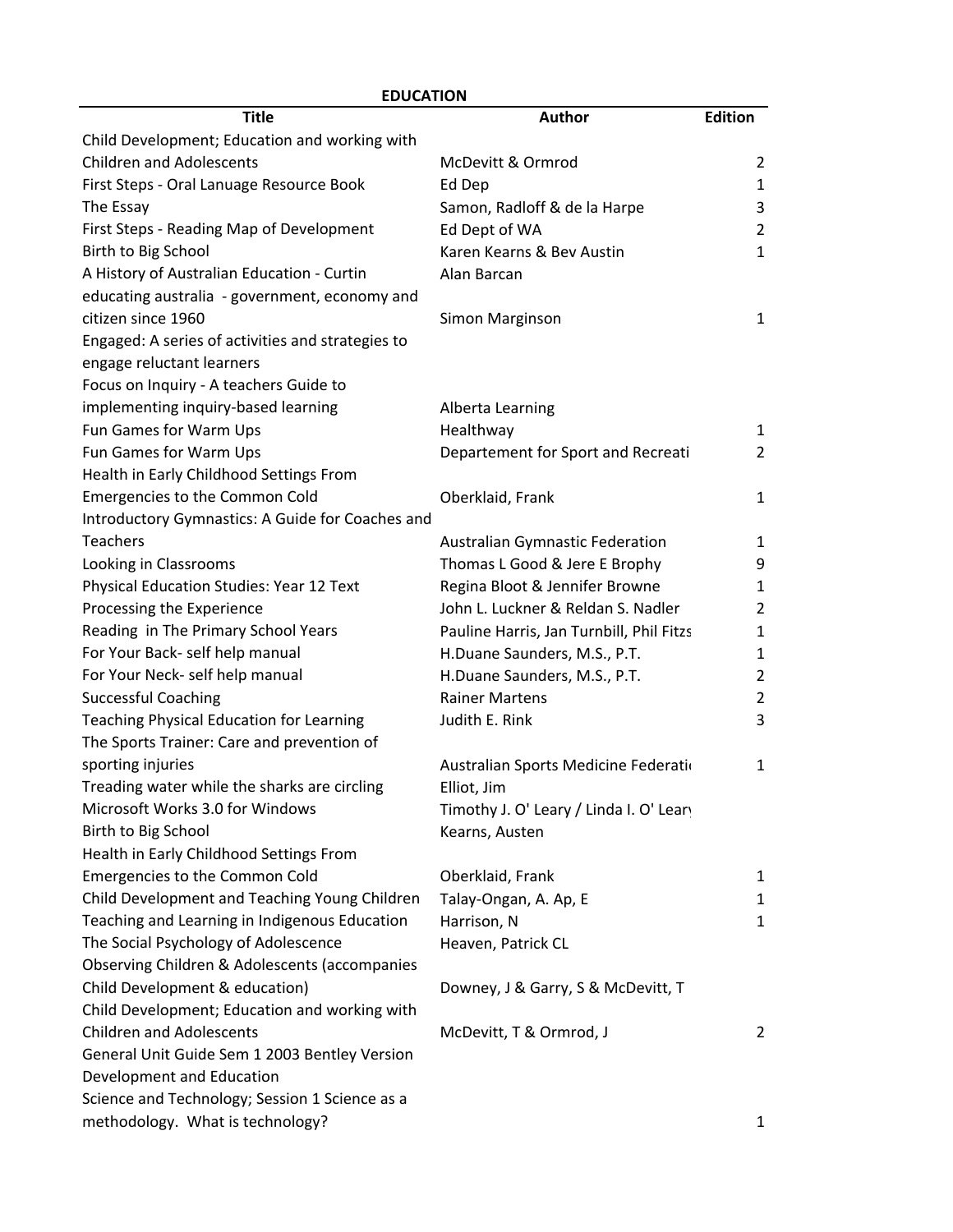| Science and Technology; Session 2 Constuctivism in |                                       |                |
|----------------------------------------------------|---------------------------------------|----------------|
| <b>Primary Science</b>                             |                                       | 2              |
| Science and Technology; Session 3 Effective        |                                       |                |
| Questioning in the Science classroom               |                                       | 3              |
| Science and Technology; Session 4 Resources in     |                                       |                |
| Science teaching - The internet                    |                                       | 4              |
| Science and Technology; Session 5 Energy and       |                                       |                |
| work                                               |                                       | 5              |
| Science and Technology; Session 6 the Curriculum   |                                       |                |
| Framework                                          |                                       | 6              |
| Science and Technology; Session 7 Meterology       |                                       | $\overline{7}$ |
| Science and Technology; Session 8 The Night Sky    |                                       | 8              |
| Science and Technology; Session 9 Electricity and  |                                       |                |
| Magnetism                                          |                                       | 9              |
| Handbook for beginning teachers                    | Marsh, Colin                          | 2              |
| Intergrating Technology in the Classroom           | Shelly, Cashman, Gunter               |                |
| <b>Teaching Challenges and Dilemmas</b>            | Groundwater-Smith, S. Ewing, R. Le C  | 3              |
| Learning for Teaching Teaching for Learning        | Whitton, Sinclair, Barker, Nanlohy, N | 1              |
| Monitoring and Assessing Oral Language (Video)     | Literacy & Learning National Compo    |                |
| <b>Effective Teaching Strategies-Lessons from</b>  |                                       |                |
| Research & Practice                                | Killen, R                             | 3              |
| Learning through Play 1: Curriculum and Learning   |                                       |                |
| Outcomes. Book and video set                       | Corrie, L.                            |                |
| Learning through Play 2: Teachers' roles in        |                                       |                |
| children's play. Book & Video set                  | Fletcher, J. Elderman, L. & Sampson,  |                |
| Early Childhood Development-A Multicultural        |                                       |                |
| Perspective                                        | Trawick-Smith, J.                     | 3              |
| Cooperative Learning: Where Heart Meets Mind       | Bennet, B. Rolheiser, C. Stevahn, L.  | 1991           |
| Planning for Learning                              | Hinde, McLeod, Reynolds               |                |
| <b>Mathematics - Student Outcome Statements</b>    | Ed Dept of WA                         |                |
| Becoming a Teacher                                 | Marsh, Colin                          | 3              |
|                                                    |                                       |                |
| Becoming a Teacher- knowledge, skills and issues   | Marsh, Colin                          | 4              |
| The Whole Child                                    | Hendrik, Joanne                       | $\overline{7}$ |
| Health and Physical Education - work samples       | Ed Dept of WA                         |                |
| Health and Physical Education - Student outcome    |                                       |                |
| statements                                         | Ed Dept of WA                         |                |
| Getting Started - Society & Environment            | Curriculm Council                     |                |
| Getting Started - languages other than English     | Curriculm Council                     |                |
| Work samples - The Arts                            | Ed Dept of WA                         | 1998           |
| <b>Work Samples - Mathematics</b>                  | Ed Dept of WA                         |                |
| <b>Modern Teaching Aids</b>                        |                                       |                |
| <b>Models for Teaching</b>                         |                                       | 3              |
| <b>Model Lessons- CURTIN</b>                       |                                       |                |
| A Grammar Companion for Primary teachers           |                                       |                |
| Early childhood learning communities sociacultral  |                                       |                |
| research in practice                               | Fleer M, Edwards S, Hammer M, Ker     | 2006           |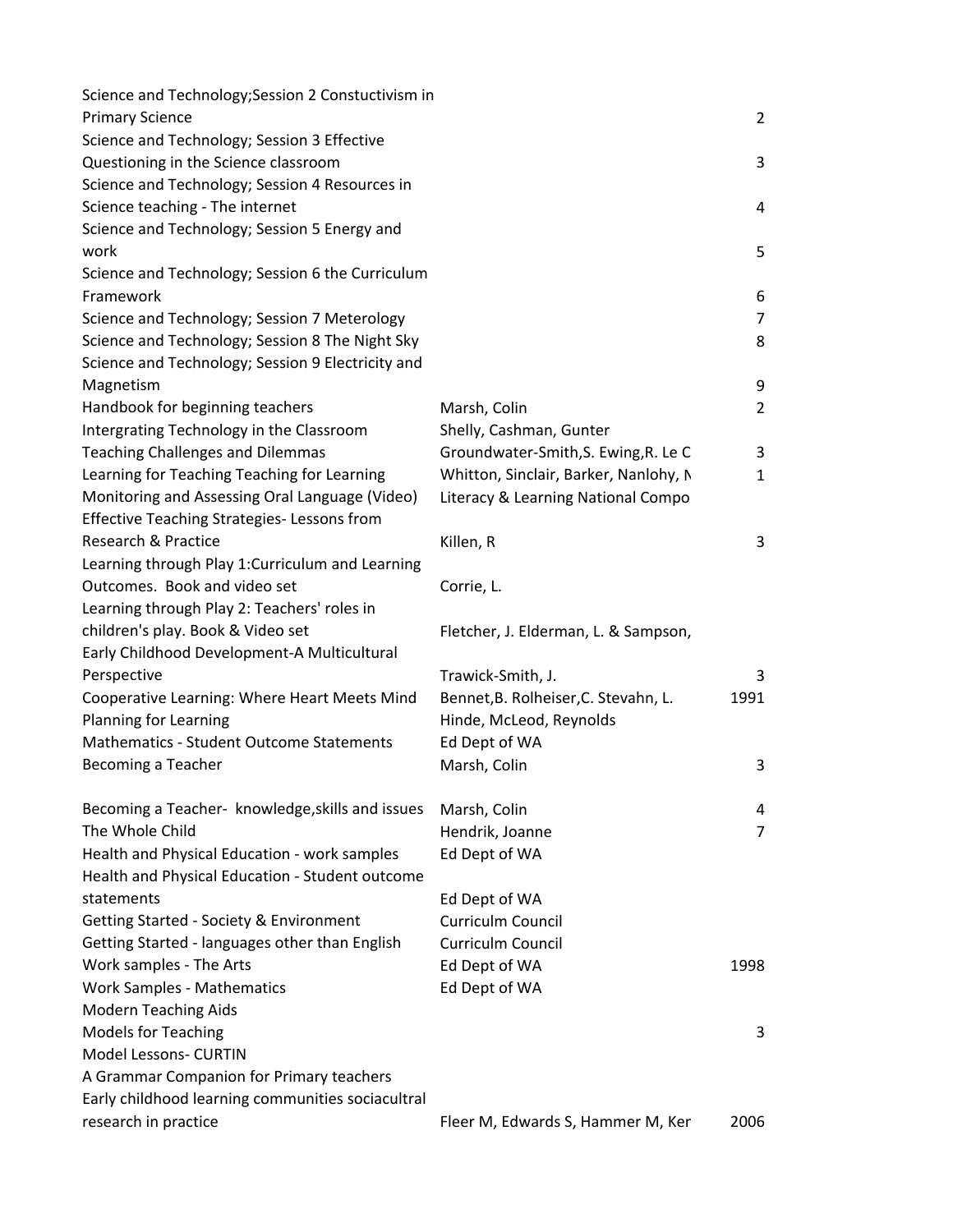| Phys Ed and Kids                                 |                                        |                |
|--------------------------------------------------|----------------------------------------|----------------|
| Don't sit get fit                                |                                        | 1              |
| The Arts in Early Childhood                      | Wright, Susan                          | $\mathbf{1}$   |
| <b>Teaching Primary Mathematics</b>              |                                        |                |
| Classroom Connections-Strategies for Intergrated |                                        |                |
| Learning                                         |                                        |                |
| Teachers Discovering Computers; Intergrating     |                                        |                |
| Technology and Digital Media in the Classroom    | Shelly, Cashman, Gunter                | 6              |
| Classroom Discipline & Management - An           |                                        |                |
| Australian perspective                           | Edwards, C & Watts, V                  | 1              |
| Writing Researching & Communicating 2001         | Windschuttle, Keith & Elliott, Elizabe | 3              |
| Pathways to Social and Emotional Development     |                                        |                |
| (Early to Middle Childhood                       | Department of Education and Traini     | 4              |
| Pathways to Social and Emotional Development     |                                        |                |
| (ECE)                                            |                                        |                |
| Making the Difference Book 3                     | Department of Education and Traini     | 3              |
| Programming & Planning in Early Childhood        |                                        |                |
| Settings                                         | Arthur, Beecher, Death, Dockett, Farr  | 4              |
| Becoming a Teacher                               | Marsh, Colin                           | 3              |
| Beginner Recorder                                | Turner, Gary                           |                |
| Kids with Zip                                    | Landy, Joanne & Burridge, Keith        | $\mathbf{1}$   |
| <b>Foundation Areas of Learning</b>              | Department of Education and Childr     |                |
| <b>Inside Portfolios</b>                         | Dept of Education & Training           | 3              |
| <b>Curriculum Framework</b>                      |                                        |                |
| Curriculum Guide-Technology and enterprise       | Curriculum Council                     |                |
| <b>Classroom Management Creating Positive</b>    |                                        |                |
| <b>Learning Environments</b>                     | Arthur, Michael                        | $\mathbf{1}$   |
| First Steps - Reading Map of Development-        |                                        |                |
| Addressing Current Literacy Challenges           | Ed Dept of WA                          | $\overline{2}$ |
| First Steps - Spelling Developmental Continuum   | Ed Dept of WA                          |                |
| First Steps - Writing Developmental Continuum    | Ed Dept of WA                          |                |
| First Steps - Writing Resource Book Addressing   |                                        |                |
| <b>Current Literacy Challenges</b>               | Ed Dept of WA                          | $\overline{2}$ |
| Literacy Centres for the Early Years Classroom   | Jackson, Blakemore C & Ramirez, Wo     |                |
| Literacy Learning in the Early Years             | Barrett-Pugh, C. & Rohl, M.            |                |
| The Literacy Labyrinth                           | Anstey & Bull                          | $\overline{2}$ |
| The Literacy Lexicon                             | Bull, Geoff. & Anstey, Michele         | 2              |
| Helping Children learn Mathematics               | Reys, Lindquist, Lamboin, Smith & Su   | 7              |
| <b>Teaching Number Sense</b>                     | Anghileri, Julia                       | 1              |
| Measurement and Assessment in Teaching           | Linn, R & Miller. D                    | 9              |
| <b>Models of Teaching</b>                        | Joyce B & Weil, M                      | 7              |
| <b>Adult Learning Methods</b>                    | Galbraith, Michael W                   | $\overline{2}$ |
| Curriculum Development and Design                | Print, Murray                          |                |
| Pathways to Social and Emotional Development     | Department of Education and Traini     |                |
| Catch A Song                                     | Hoermann, Deanna & Bridges, Dore       |                |
| <b>Fifty Folk Songs</b>                          | Brandon, Hugh                          | 1              |
| Bush Living Activity Book and CD(no CD in book)  | Cox, Susan D                           |                |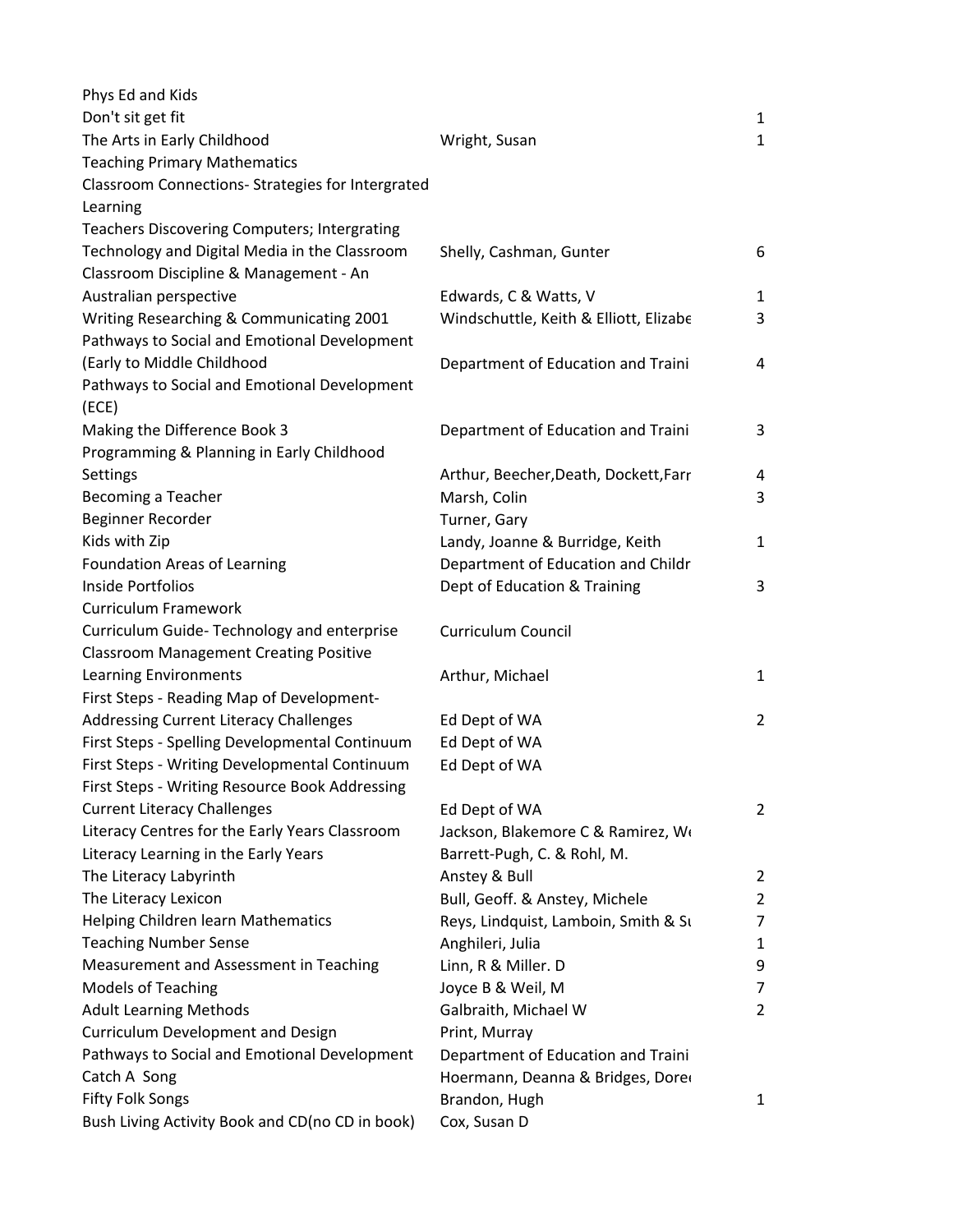| Bush Living Music Book - Music CD included<br>Push-pull                                             | Cox, Susan D                       |              |
|-----------------------------------------------------------------------------------------------------|------------------------------------|--------------|
| Stage 1 Energy and Change                                                                           | <b>Primary Connections</b>         |              |
| Push-pull power - stage 1 Energy & Change                                                           |                                    |              |
| & CD                                                                                                | <b>Primary Connections</b>         |              |
| On The Move Early Stage 1                                                                           |                                    |              |
| <b>Energy and Change</b>                                                                            | <b>Primary Connections</b>         |              |
| Plants in Action Stage 2 Life and Living                                                            | <b>Primary Connections</b>         |              |
| Marvellous Micro-organisms Stage 3 Life and                                                         |                                    |              |
| Living                                                                                              | <b>Primary Connections</b>         |              |
| Open Investigations - Activity Booklet                                                              |                                    |              |
| Spinning into Spaces Stage 2 Earth and Beyond                                                       | <b>Primary Connections</b>         | $\mathbf{1}$ |
| The Art of Teaching - Primary Science                                                               | V Dawson & G Venville              |              |
| The Art of Teaching - Primary Science                                                               | V Dawson & G Venville              |              |
| Weather in my World Early Stage 1 Earth and                                                         |                                    |              |
| Beyond                                                                                              | <b>Primary Connections</b>         |              |
| Water Works Stage 1 Earth and Beyond                                                                | <b>Primary Connections</b>         |              |
| Change detectives Stage 3 Natural and Processed                                                     |                                    |              |
| Materials                                                                                           | <b>Primary Connections</b>         |              |
| Earthquake explorers Stage 3 Earth and Beyond                                                       | <b>Primary Connections</b>         |              |
| Light fantastic Stage 2 Energy and Change                                                           | <b>Primary Connections</b>         |              |
| Material World Stage 2 Natural and Processed                                                        |                                    |              |
| Materials                                                                                           | <b>Primary Connections</b>         |              |
| Package it better Stage 3 Natural and Processed                                                     |                                    |              |
| Materials                                                                                           | <b>Primary Connections</b>         |              |
| Sounds sensational Stage 1 Energy and Change                                                        | <b>Primary Connections</b>         |              |
| Smooth Moves Stage 2 Energy and Change<br>Spot the difference Stage 1 Natural and Processed         | <b>Primary Connections</b>         |              |
| <b>Materials</b>                                                                                    | <b>Primary Connections</b>         |              |
| Staying alive Early Stage 1 Life and Living<br>What's it made of? Early Stage 1 Natural and         | <b>Primary Connections</b>         |              |
| <b>Processed Materials</b>                                                                          | <b>Primary Connections</b>         |              |
| Australia - A Cultural History                                                                      | Rickard, John                      | 2            |
| Study guide to Educational Psychology - Woolfolk<br>Children, Families & Communities - Contexts and | Mowrer-Popiel, E                   | 8            |
| Consequences                                                                                        | <b>Bowes</b>                       | 2            |
| First Steps - Reading Map of Development-                                                           |                                    |              |
| <b>Addressing Current Literacy Challenges</b>                                                       | Ed Dept of WA                      | 2            |
| <b>First Steps-Reading Resource Book</b>                                                            | Annandale, Bindon, Handley, Johnst |              |
| Reading Resource Book - First Steps                                                                 | Ed Dept of WA                      |              |
| Reading Developmental Continuum - First Steps<br>The Aboriginal Child at School                     | Ed Dept of WA                      |              |
| Aboriginal Kids in Urban Classrooms                                                                 | Harris, S. Malin, M                |              |
| Working Purposefully with Aboriginal Students<br>Perspectives on Aboriginal and Torres Strait       | Groome, Howard                     |              |
| <b>Islander Education</b>                                                                           | Partington, G                      |              |
|                                                                                                     |                                    |              |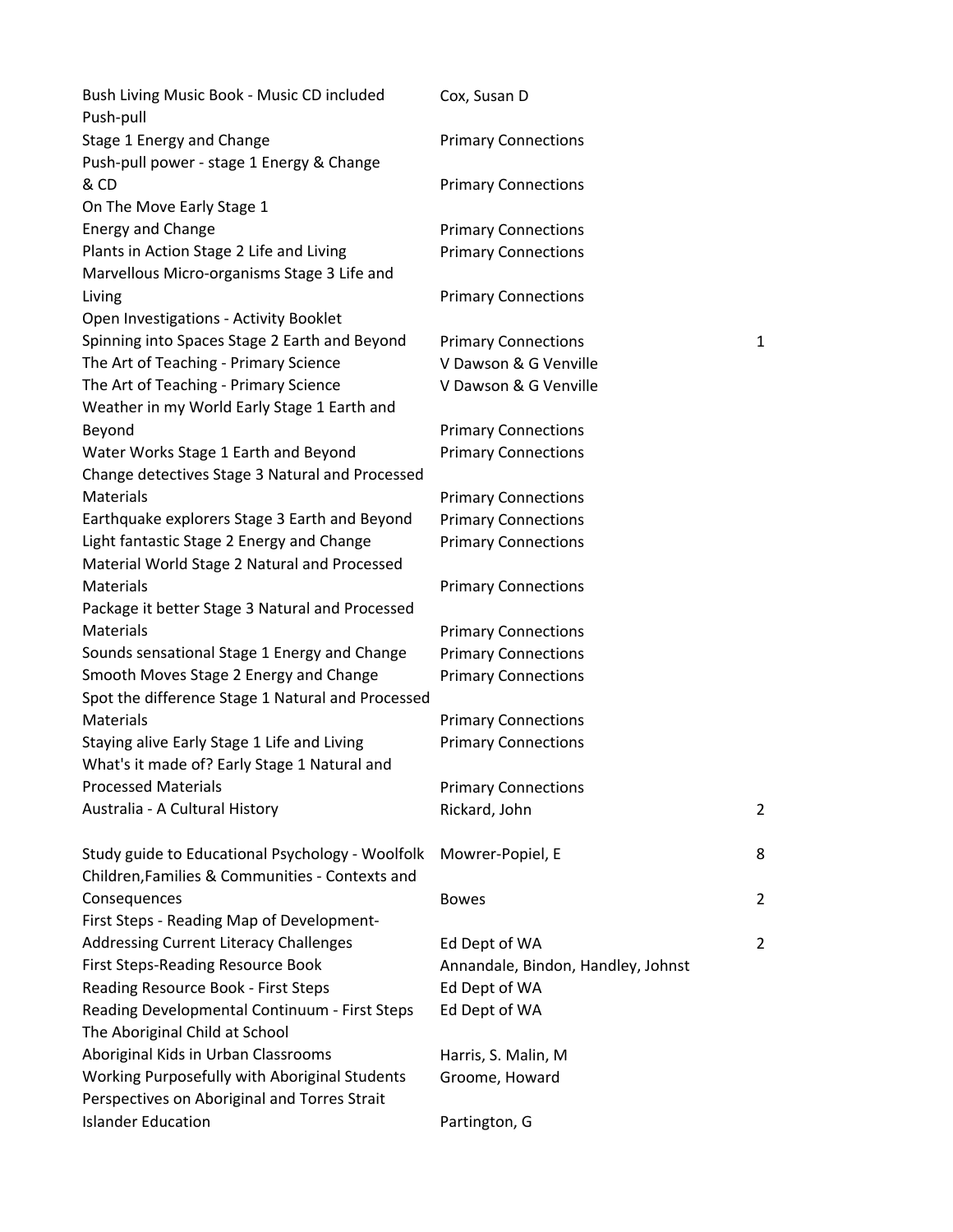| From Myths to Policy: Aboriginal Legislation in                                         |                                     |                |
|-----------------------------------------------------------------------------------------|-------------------------------------|----------------|
| Western Australia                                                                       | Milnes, Peter D                     | $\mathbf{1}$   |
| From Myths to Policy: Aboriginal Legislation in                                         |                                     |                |
| Western Australia                                                                       | Milnes, Peter D                     | $\overline{2}$ |
| Planning Curriculum Connections. Whole School                                           |                                     |                |
| Planning for Integrated Curriculum                                                      | Murdoch, K & Hornsby, D             | $\mathbf{1}$   |
| <b>Numeracy for Teaching</b>                                                            | Haylock, Derek                      |                |
| Primary Mathematics-Developing Subject                                                  |                                     |                |
| Knowledge                                                                               | Cooke, Heather                      | $\mathbf{1}$   |
| Celebrating Student Achievement. Assessment                                             |                                     |                |
| and Reporting.                                                                          | Brady, L. & Kennedy, K              | $\mathbf{1}$   |
| Microsoft Office for Teachers                                                           | Fewell, P.J & Gibbs, W.J.           |                |
| Intro to Microsoft Office 2000                                                          | Luha, Jill and Toney                |                |
| Teaching Art & Design in The Primary School                                             | Callaway, G & Kear, M               |                |
| Microsoft Office for Teachers                                                           | Patricia J Fewell & William J Gibbs |                |
| Bridging the Gap Between Models of Teaching                                             | Wilkins, R.                         | $\mathbf{1}$   |
| Curriculum Framework Curriculum GuideMathemat Curricumlum Council                       |                                     |                |
| Curriculum Framework Progress MapsMathematics Curricumlum Council                       |                                     |                |
| Curriculum Framework Curriculum Guide English                                           | Curricumlum Council                 |                |
| Curriculum Framework Progress MapsEnglish                                               | Curricumlum Council                 |                |
| First Steps in Mathematics - Chance & Data                                              | DET                                 |                |
| First Steps in Mathematics - MeasurementIndirect r DET                                  |                                     |                |
| First Steps in Mathematics - MeasurementUndersta DET                                    |                                     |                |
| First Steps in Mathematics - NumberUnderstand Or DET                                    |                                     |                |
| First Steps in Mathematics - MeasurementUndersta DET                                    |                                     |                |
| First Steps in Mathematics - Overview                                                   | <b>DET</b>                          |                |
| Oral language Resource Book (First Steps)                                               | <b>DET</b>                          | 1997           |
| Oral language Development Continuum (First Steps DET                                    |                                     |                |
| Speaking and Listening Map of DevelopmentAddres Brace, J. Brockhoff, V. Sparkes, N. Tuc |                                     |                |
| <b>Teaching Primary Mathematics</b>                                                     | Booker, Bond, Sparrow, Swan         | 4              |
| Curiculum Framework                                                                     |                                     |                |
| Professional Practice in Primary Educationfor Curtin                                    |                                     |                |
| Chequerboard revisited- I reckon I'm an average Au VHS                                  |                                     |                |
| <b>Making Art</b>                                                                       | <b>VHS</b>                          |                |
| <b>Collaborative Learning</b>                                                           | <b>VHS</b>                          |                |
| <b>Admission Impossible</b>                                                             | <b>VHS</b>                          |                |
| 2003 Premier Awards                                                                     | <b>VHS</b>                          |                |
| Children with Special Abilities                                                         | <b>VHS</b>                          |                |
| Scaffolding Self Directed earning in Primary Grades VHS                                 |                                     |                |
| Intergrating the Art Disciplines                                                        | <b>VHS</b>                          |                |
| <b>Stolen Generation</b>                                                                | <b>VHS</b>                          |                |
| Blackout (DCO7576176)                                                                   | <b>VHS</b>                          |                |
| Golden Mile- A Case Study in Racism                                                     | <b>VHS</b>                          |                |
| <b>Questioning Minds- Primary Connections</b>                                           | <b>Primary Connections</b>          |                |
| The Arts in Early Childhood                                                             | Wright, Susan                       | 1              |
| Insights Behind Early Childhood Pedagogical Docum Fleet, Patterson and Robertson        |                                     |                |
| Delivering Authentic Arts Education                                                     | Judith Dinham                       |                |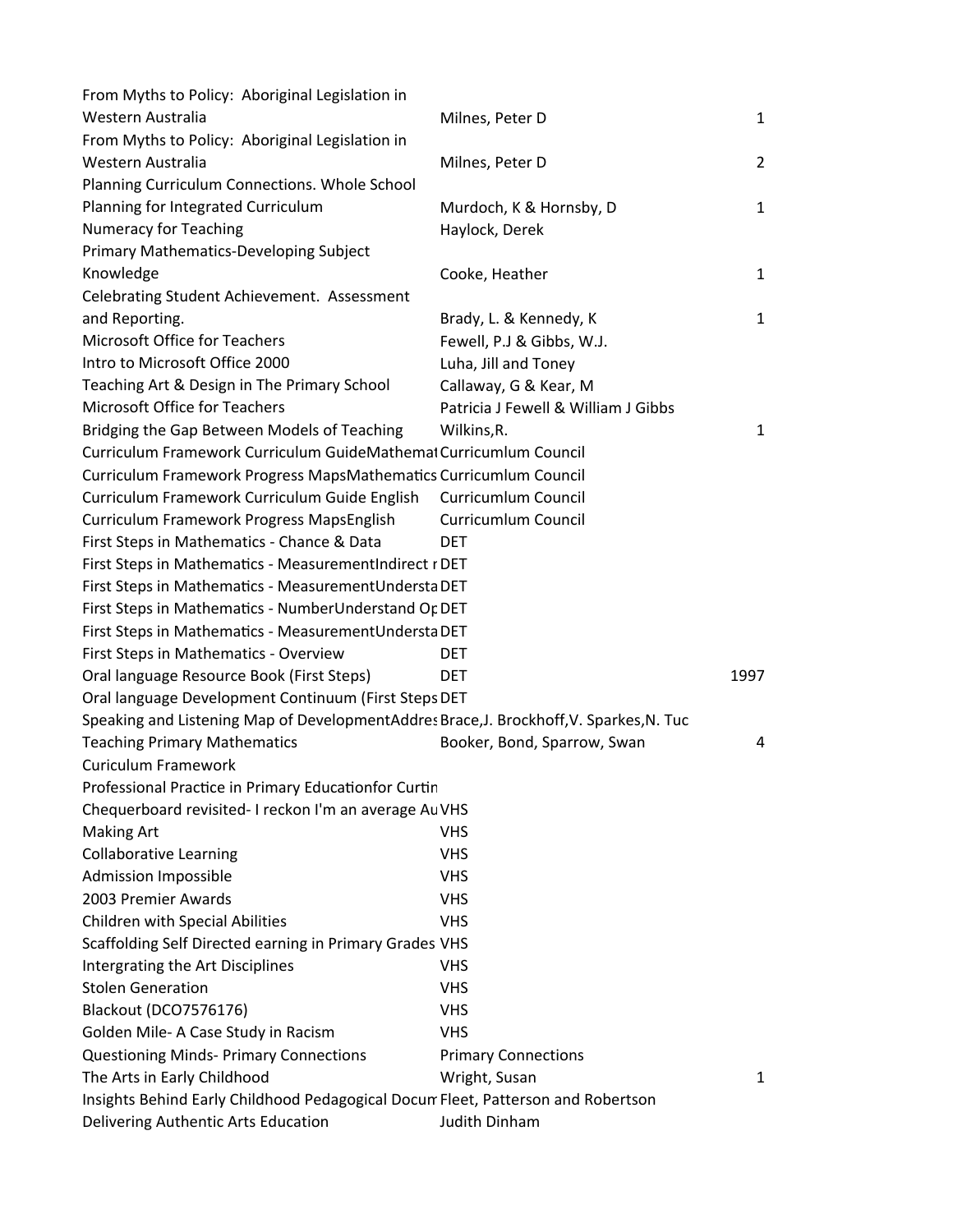| Intergrating technology and Digital Media in the cla Shelly, Cashman, Gunter            |                                      | 5              |
|-----------------------------------------------------------------------------------------|--------------------------------------|----------------|
| Solid kids, solid schools We All Solid DVD                                              |                                      | 1              |
| The Smarter Study Skills Companion                                                      | Kathleen McMillion and Jonathon W    | 1              |
| Dimensions of Learning Teachers Manual                                                  | Robert J Marzano and Debra Pickeri   | 2              |
| Delivering Authentic Arts Education                                                     | <b>Judith Dinham</b>                 |                |
| Teaching Humanities & Social Sciences in the Prima Reynolds, Ruth                       |                                      | 3              |
| The Little Penguin Handbook                                                             | Lester Faigley                       | Australasian   |
| <b>Teaching Primary Mathematics</b>                                                     | George Booker, Denise Bond, Len Sp   | 4              |
| Teaching & Communicating Rethinking Professiona Edited by Robyn Ewing, tom Lawrie       |                                      | 2010           |
| Teaching & Communicating Rethinking Professiona Edited by Robyn Ewing, Tom Lawrie       |                                      | 2010           |
| A New Grammar Companion for Teachers                                                    | <b>Beverly Derewianka</b>            |                |
| Guidelines for Best Practice in Early Childhood Educ Rice, Shortland-Jones, Meney       |                                      |                |
| Pearson Illustrated Maths Dictionary                                                    | DeKlerk, J & Marasco, A              | 5              |
| ECH1 13 Play and Inquiry in Early Childhood Book o Compiled by Dr Sheila Degotardi      |                                      | $\overline{2}$ |
| ECH1 13 Play and Inquiry in Early Childhood Book o Compiled by Dr Sheila Degotardi      |                                      | 2              |
| Play in Early Childhood Education Learning in Diver: Editied by Marjory Ebbeck and Manj |                                      | 2010           |
| Play in Early Childhood Education - Learning in Dive Editied by Ebbeck & Waniganayake   |                                      | 2010           |
| <b>Oxford Study Science Dictionary</b>                                                  | <b>Chris Prescott</b>                |                |
| <b>Health and Physical Education</b>                                                    | Callcott, Miller, Wilson-Grahan      |                |
| Delivering Authentic Arts Education                                                     | Judith Dinham                        | 1              |
| The Art and Science of Teaching - A comprehensive Robert J. Marzano                     |                                      |                |
| The Art of Science of Teaching - A Comprehensive F Robert J. Marzano                    |                                      |                |
| Technology for Children - Research Based Approacl Marilyn Fleer and Beverley Jane       |                                      | 2              |
| Rapunzel's Supermarket - All About Young Children Ursula Kolbe                          |                                      | $\overline{2}$ |
| Rapunzel's Supermarket - All About Young Children Ursula Kolbe                          |                                      | 2              |
| Dimensions of Learning (Teachers Manual)                                                | Robert J. Marzano and Debra j. Picke | $\overline{2}$ |
| Reflections on Classroom thinking strategies                                            | Eric Frangenheim                     | 9              |
| Connecting with Science Education                                                       | Edited by Robyn Gregson              | 2012           |
| <b>Oxford Study Science Dictionary</b>                                                  | <b>Chris Prescott</b>                |                |
| Learning Management - Transitioning teachers for ISmith, R, Lynch, D & Knight, B        |                                      | 2010           |
| The Theory and Practice of Learning Management / Lynch, D & Knight, B                   |                                      | 2010           |
| Applied Learning Management - New Approaches f Knight, B and Lynch, D                   |                                      | 2010           |
| Teaching & Communicating: Rethinking Profession Ewing, Lowrie and Higgs                 |                                      | 2010           |
| Teaching & Communicating: Rethinking Profession Ewing, Lowrie and Higgs                 |                                      | 2010           |
| Teaching the Social Sciences and Humanities in the Marsh, Colin and Hart, Catherine     |                                      | 6              |
| Teaching the Social Sciences and Humaities in the A Marsh, Colin and Hart, Catherine    |                                      | 6              |
| Write Ways: Modelling Writing Forms                                                     | Wing, Jan Lesley                     | 3              |
| Write Ways: Modelling Writing Forms                                                     | Wing, Jan Lesley                     | 3              |
| Dimensions of Learning Teachers Manual                                                  | Marzano & Pickering                  | 2              |
| Dimensions of Learning Teachers Manual                                                  | Marzano & Pickering                  | $\overline{2}$ |
| A New Grammar Companion for Teachers                                                    | Dereianka, Beverly                   | $\overline{2}$ |
| A New Grammar Companion for Teachers                                                    | Derewianka, Beverly                  | 2              |
| Pearson Illustrated Maths Dictionary                                                    | Judith De Klerk                      | 4              |
| Technology for children                                                                 | Marilyn Fleer & Beverly Jane         | 1              |
| Collaborative Learning in Action                                                        | Brady, Laurie                        | 1              |
| Collaborative Learning in Action                                                        | Brady, Laurie                        | 1              |
| <b>Picturing Childhood</b>                                                              | Holland, Patricia                    | 1              |
|                                                                                         |                                      |                |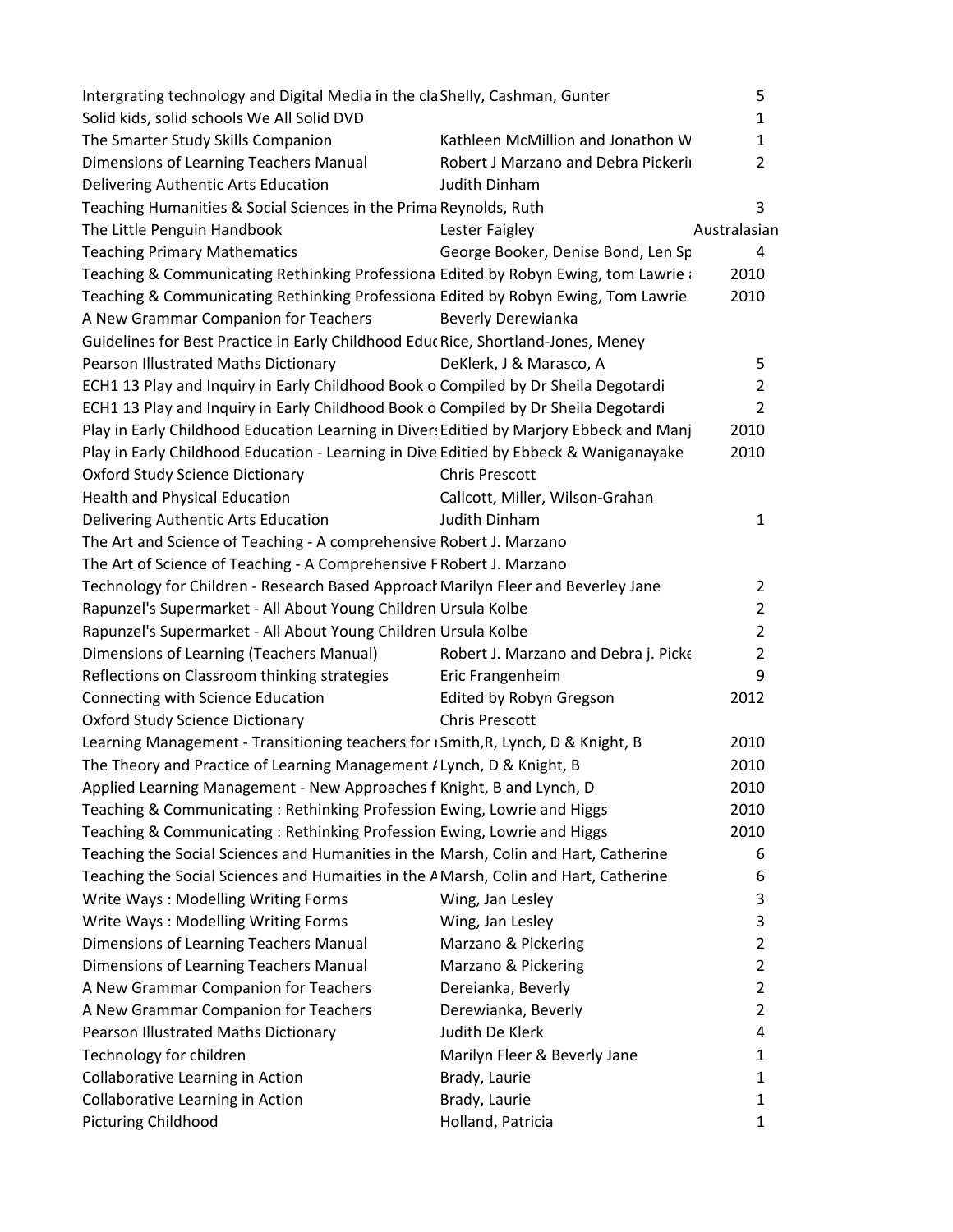| <b>Picturing Childhood</b>                                                             | Holland, Patricia                    | 1              |
|----------------------------------------------------------------------------------------|--------------------------------------|----------------|
| Motor Learning & Control                                                               | Cheryl A. Coker                      | $\mathbf{2}$   |
| Motor Learning & Control                                                               | Cheryl. A Coker                      | $\overline{2}$ |
| Programming & Planning in Early Childhood Setting Arthur, Beecher, Death, Dockett, Far |                                      | 5              |
| Programming & Planning in Early Childhood Setting Arthur, Beecher, Death, Dockett, Far |                                      | 5              |
| Language, Literacy and Early Childhood Education Janet Fellowes & Grace Oakley         |                                      | 1              |
| Language, Literacy and Early Childhood Education Janet Fellowes & Grace Oakley         |                                      | 1              |
| <b>Teaching Mathematics</b>                                                            | Siemon, Beswick, Brady, Clark, Farag | 1              |
| Reflection on Classroom Thinking Strategies                                            | Eric Frangenheim                     | 1              |
| Reflection on Classroom Thinking Strategies                                            | Eric Frangenheim                     | 1              |
| <b>Oxford Student Science Dictionary</b>                                               | <b>Chris Pescott</b>                 | 1              |
| <b>Oxford Student Science Dictionary</b>                                               | <b>Chris Prescott</b>                | 1              |
| Teaching Making a Difference iStudy                                                    | Churchill, Ferguson, Godinho, Johns  | 1              |
| Teaching and Learning in Aboriginal Education                                          | Harrison, Neil                       | $\overline{2}$ |
| Teaching and Learning in Aboriginal Education                                          | Harrison, Neil                       | $\overline{2}$ |
| <b>Teaching Making a Difference</b>                                                    | Churchill, Ferguson, Godiho et al    | 2              |
| Diversity, Inclusion & Engagement                                                      | Hyde Carpenter & Conway              | 2              |
| <b>Teaching Making a Difference</b>                                                    | Churchill et al                      | 2              |
| <b>Communicating for Success</b>                                                       | Kossen, Kiernan, Lawrence            | 1              |
| <b>Communicating for Success</b>                                                       | Kossen, Kiernan, Lawrence            | 1              |
| <b>Teaching Primary Science</b>                                                        | Loxley, Dawes, Nicholls, Dore        | 2              |
| <b>Teaching Primary Science</b>                                                        | Loxley, Dawes, Nicholls, Dore        | 2              |
| Assessment and Reporting                                                               | Brady & Kennedy                      | 4              |
| Assessment and Reporting                                                               | Brady & Kennedy                      | 4              |
| The Early Childhood Education for for Diploma                                          | Walker, L                            | 2014           |
| Connections: A Resource for Early Childhood Educa Hunter Inst of Mental Health         |                                      | 2014           |
| Child Development; Education and working with Ch McDevitt, T & Ormrod, J               |                                      | 1              |
| Young Children, Pedagogy and the Arts                                                  | McArdle, F & Boldt, G                | 2013           |
| Young Children, Pedagogy and the Arts                                                  | McArdle, F & Boldt, G                | 2013           |
| Teaching Humanities & Social Sciences in the Prima Reynolds, Ruth                      |                                      | 3              |
| Teaching Humanities & Social Sciences in the Prima Reynolds, Ruth                      |                                      | 3              |
| <b>Grammar and Meaning</b>                                                             | Humphrey, S                          | 2              |
| <b>Grammar and Meaning</b>                                                             | Humphrey, S                          | $\overline{2}$ |
| <b>Teaching: Challenges and Dilemmas</b>                                               | Groundwater-Smith, Ewing & Le-Cor    | 4              |
| Leadership - Contexts and Complexities in Early Chi Waniganayake/Cheeseman             |                                      | 2012           |
| Language, Literacy and Early Childhood Education Fellowes, J & Oakley, G               |                                      | 2              |
| Language, Literacy and Early Childhood Education Fellowes, J & Oakley, G               |                                      | $\overline{2}$ |
| <b>Teaching Aboriginal Studies</b>                                                     | Craven, Rhonda                       | 1              |
| <b>Teaching Making a Difference</b>                                                    | Churchill, Rick                      | 2              |
| <b>Teaching Making a Difference</b>                                                    | Churchill, Rick                      | $\overline{2}$ |
| Language, Literacy & Literature                                                        | Simpson, White, Freebody & Combe     | 2013           |
| Language, Literacy & Literature                                                        | Simpson, White, Freebody & Combe     | 2013           |
| Helping Children Learn Mathematics                                                     | Reys et al                           | 1Au            |
| Helping Children Learn Mathematics                                                     | Reys et al                           | 1Au            |
| <b>Classroom Management</b>                                                            | McDonald, Tim                        | 2              |
| <b>Classroom Management</b>                                                            | McDonald, Tim                        | $\overline{2}$ |
| <b>Assessment and Reporting</b>                                                        | Brady, & Kennedy                     | 4              |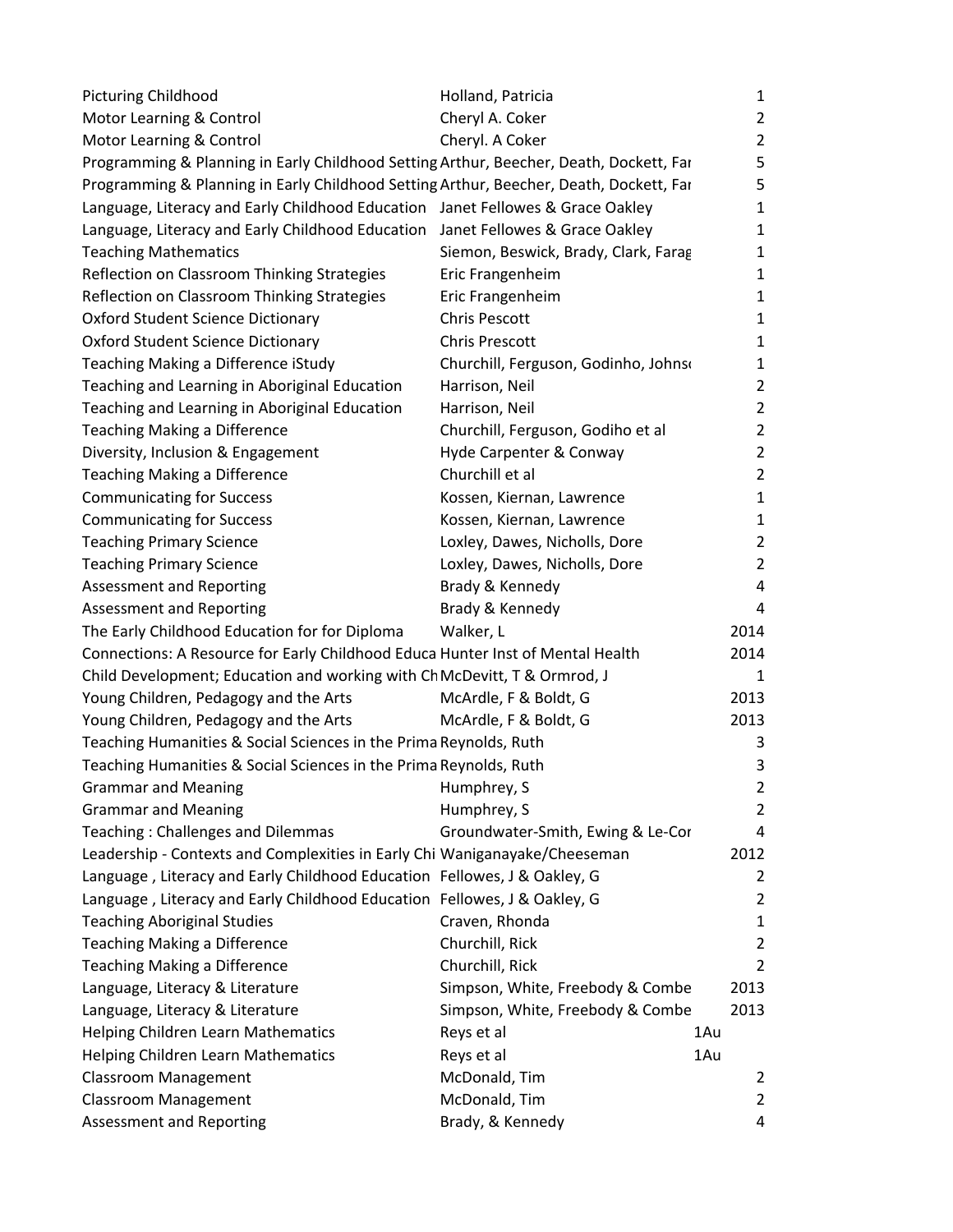| <b>Assessment and Reporting</b>                                                        | Brady, & Kennedy                    | 4              |
|----------------------------------------------------------------------------------------|-------------------------------------|----------------|
| <b>Understanding Classroom Behavior</b>                                                | Balson, M                           | 2              |
| The Developing Child                                                                   | Bee, Helen                          | 9              |
| <b>Teaching Principles &amp; Practice</b>                                              | Cole & Chan                         | 2              |
| Assessment of Children                                                                 | Sattler, JM                         | 3              |
| Creative Therapy                                                                       | Hobday & Ollier                     | $\mathbf{1}$   |
| <b>Creating Quality Learning Communities</b>                                           | Hough & Paine                       | 1              |
| Control Theory in the Classroom                                                        | Glasser, William                    | 1              |
| You Know the Fair Rule                                                                 | Rogers, Bill                        | 1              |
| Neale Analysis of Reading Ability MANUAL                                               | Neale, Marie D                      | 1              |
| Neale Analysis of Reading Ability READER                                               | Neale, Marie D                      | 1              |
| <b>Creating Quality Learning Communities</b>                                           | Hough & Paine                       | 1              |
| The Human Body                                                                         | Smith, Tony                         | 1              |
| <b>Unlocking Formative Assessment</b>                                                  | Clarke, Timperley, Hattie           | 1              |
| Is That my Child?                                                                      | Pauc, Robin                         | $\mathbf{1}$   |
| Through My Eyes: A Life with Aspergers                                                 | Koeneman, Quinn                     | 1              |
| Gifted Young Children                                                                  | Porter, Louise                      | 1              |
| Human Anatomy                                                                          | Van De Graaff, Kent, M              | 5              |
| Plants in Action Stage 2 Life and Living                                               | <b>Primary Connections</b>          | 1              |
| It's Electrifying Stage 3 Energy and Change                                            | <b>Primary Connections</b>          | 1              |
| Spot the difference Stage 1 Natural and Processed   Primary Connections                |                                     | 1              |
| Multiliteracies & Diversity in Education                                               | Healy, Annah                        | 1              |
| <b>Teaching Primary Science</b>                                                        | Loxley, Dawes, Nicholls, Dore       | $\overline{2}$ |
| The Early Childhood Educator FOR DIPLOMA                                               | Walker, Miller, Tansey              | $\mathbf{1}$   |
| The Early Childhood Educator FOR CERT III                                              | Walker, Miller                      | 1              |
| <b>Classroom Management</b>                                                            | McDonald, Tim                       | $\overline{2}$ |
| Helping Children Learn Mathematics                                                     | Reys et al<br>1Au                   |                |
| Language, Literacy & Literature                                                        | Simpson, White, Freebody & Combe    | 2013           |
| Work samples - The Arts                                                                | Ed Dept of WA                       | 1998           |
| Effective Teaching Strategies- Lessons from Resear Killen, R                           |                                     | 2              |
| Becoming a Teacher                                                                     | Marsh, Colin                        | 3              |
| Becoming an Effective Teacher                                                          | Fetherston, Tony                    | 1              |
| Educational Psychology for learning and teaching                                       | Krause, K. Bochner, S & Duchesne, S | 1              |
| Educational Psychology for learning and teaching                                       | Krause, K. Bochner, S & Duchesne, S | $\overline{2}$ |
| <b>Student Behaviour</b>                                                               | Porter, Louise                      | 2              |
| Classroom Management Creating Positive Learning Arthur, Michael                        |                                     | 1              |
| Health in Early Childhood Settings From Emergenci Oberklaid, Frank                     |                                     | 1              |
| Programming & Planning in Early Childhood Setting Arthur, Beecher, Death, Dockett, Far |                                     | 4              |
| Techniques for Teaching Young Children                                                 | MacNoughton, G & Willimas, G        | 2              |
| Programming & Planning in Early Childhood Setting Arthur, Beecher, Death, Dockett, Far |                                     | 4              |
| The Theory and Practice of Learning Management / Lynch, D & Knight, B                  |                                     | 2010           |
| Applied Learning Management - New Approaches f Knight, B and Lynch, D                  |                                     | 2010           |
| <b>Play Matters</b>                                                                    | Walker, Kathy                       | 1              |
| Planning Curriculum Connections. Whole School Pla Murdoch, K & Hornsby, D              |                                     | 1              |
| Planning Curriculum Connections. Whole School Pla Murdoch, K & Hornsby, D              |                                     | 1              |
| Secondary Schooling in a Changing World                                                | Groundwater-Smith, Brennan, McFa    | 1              |
| <b>Exploring Your Role</b>                                                             | Jalongo & Isenberg                  | 1              |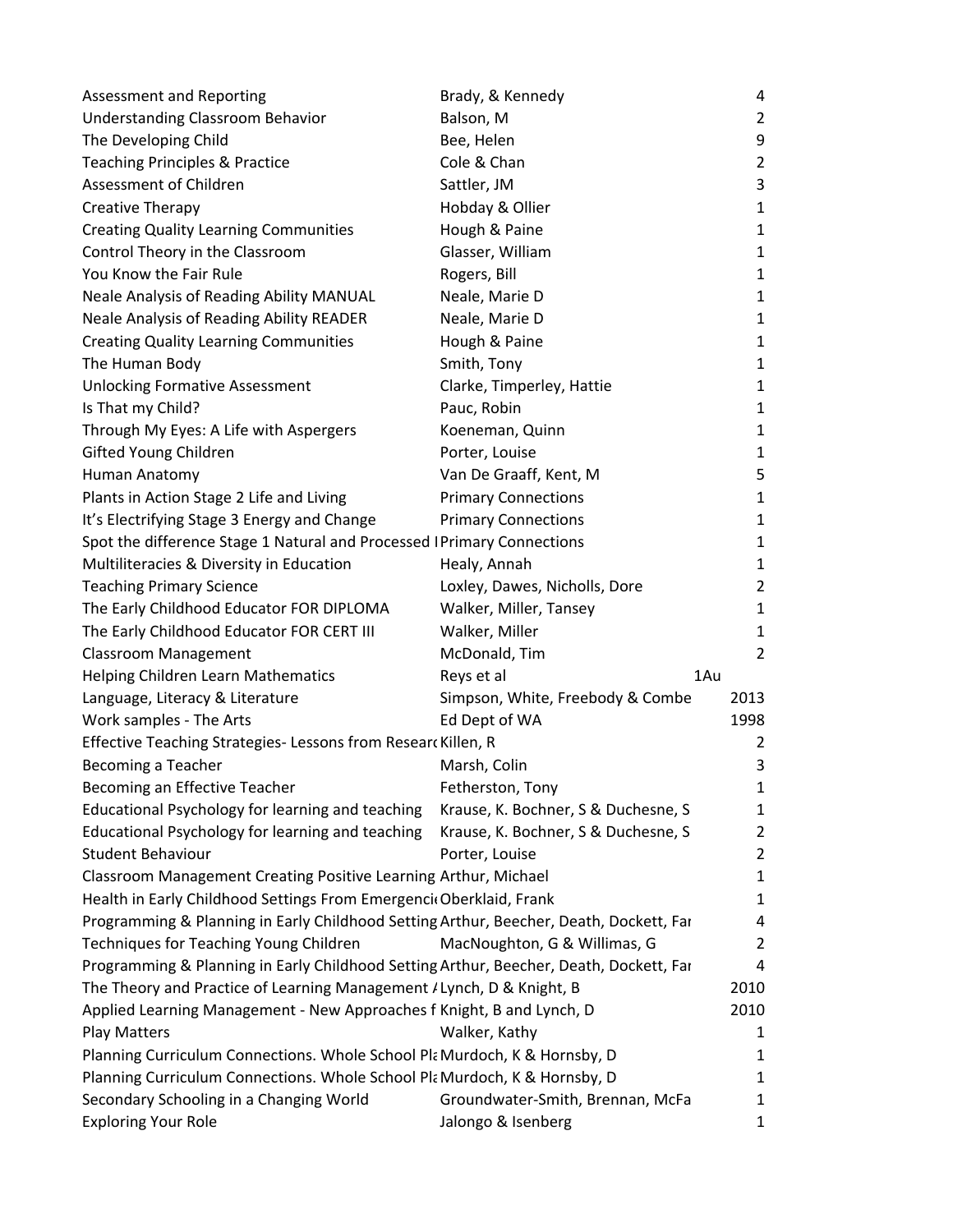| <b>Exploring Your Role</b>                                                             | Jalongo & Isenberg                 | $\mathbf{1}$   |
|----------------------------------------------------------------------------------------|------------------------------------|----------------|
| In Writing                                                                             | Samson, J & Radloff, A             | $\mathbf{1}$   |
| The Essay                                                                              | Samson, J & Radloff, A             | $\mathbf{1}$   |
| <b>Exploring Diversity</b>                                                             | Kroeger, S,& Bauer, A              | $\mathbf{1}$   |
| Techniques for Teaching Young Children                                                 | MacNoughton, G & Willimas, G       | $\overline{2}$ |
| <b>Engagement Matters</b>                                                              | Walker, K & Bass, S                | $\mathbf{1}$   |
| Inspiring the Secondary Curriculum                                                     | Shea & Stockford                   | 3              |
| Inspiring the Secondary Curriculum                                                     | Shea & Stockford                   | 3              |
| Developmental Psychology From Infancy to Adulth( White, Hayes, Livesey                 |                                    | 4              |
| <b>Teaching Humanities and Social Sciences</b>                                         | Gilbert & Hoepper                  | 5              |
| Pearson Illustrated Maths Dictionary                                                   | DeKlerk, J & Marasco, A            | 5              |
| <b>Teaching Humanities and Social Sciences</b>                                         | Gilbert & Hoepper                  | 5              |
| Delivering Authentic Arts Education                                                    | Dinham                             | $\overline{2}$ |
| Delivering Authentic Arts Education                                                    | Dinham                             | $\overline{2}$ |
| Teaching and Learning: Building Effective Pedagogi Howell                              |                                    | 2014           |
| Teaching & Learning with ICT in the Primary School Burden, Leask & Younie              |                                    | $\overline{2}$ |
| Teaching and Learning: Building Effective Pedagogi Howell                              |                                    | 2014           |
| Teaching & Learning with ICT in the Primary School Burden, Leask & Younie              |                                    | 2              |
| Diversity, Inclusion & Engagement                                                      | Hyde Carpenter & Conway            | $\overline{2}$ |
| Teaching Making a Difference                                                           | Churchill, Ferguson, Godinho et al | 3              |
| Teaching Making a Difference                                                           | Churchill, Ferguson, Godinho et al | 3              |
| Child Development and Teaching Young Children                                          | Talay-Ongan, A. Ap, E              | 1              |
| Teaching Studies of Society & Environment in the P Reynolds, Ruth                      |                                    | 2009           |
| Studies of Society & Environment                                                       | Marsh, Colin                       | 5              |
| Integration and Inclusion in Action                                                    | Foreman, Phil                      | 2              |
| Early Development Risk and Disability                                                  | Talay-Ongan, A. Ap, E              | 2004           |
| <b>Human Communications</b>                                                            | DeVito, Joseph A                   | 2000           |
| The Early Years of School: teaching and learning                                       | Briggs, F & Potter, G.             | 3              |
| Improving Schools through Action Research                                              | Hendricks, Cher                    | 3              |
| Scaffolding: Teaching & Learning in Language & Lite Hammond, J                         |                                    | 2001           |
| Assessment in Early Childhood Settings - Learning S Carr, Margaret                     |                                    | 1              |
| Programming & Planning in Early Childhood Setting Arthur, Beecher, Death, Dockett, Far |                                    | 4              |
| Seeing All Kids as Readers                                                             | Kliewer, C                         | 2008           |
| Reform & Resistance in Aboriginal Education                                            | Beresford, Q & Partington, G       | 2003           |
| Multiliteracies & Diversity in Education                                               | Healy, Annah                       | 1              |
| Play and Literacy                                                                      | Beecher, B & Arthur, L             | 2001           |
| Oral language Resource Book (First Steps)                                              | DET                                | 1997           |
| Oral language Resource Book (First Steps)                                              | <b>DET</b>                         | 1997           |
| Oral language Development Continuum (First Steps                                       |                                    |                |
| Young Childrens Behaviour: Practical Approaches fc Porter, Louise                      |                                    | 4              |
| Young Childrens Behaviour: Practical Approaches fc Porter, Louise                      |                                    | 4              |
| Teaching Mathematics: Foundations to Middle Yeal Siemon, Dianne                        |                                    | $\overline{2}$ |
| Teaching Mathematics: Foundations to Middle Yeal Siemon, Dianne                        |                                    | $\overline{2}$ |
| <b>Curriculum Construction</b>                                                         | Brady & Kennedy                    | 5              |
| <b>Curriculum Construction</b>                                                         | Brady & Kennedy                    | 5              |
| The Early Years of School: teaching and learning                                       | Briggs, F & Potter, G.             | 3              |
| Teaching and Learning in Aboriginal Education                                          | Harrison, Neil                     | $\overline{2}$ |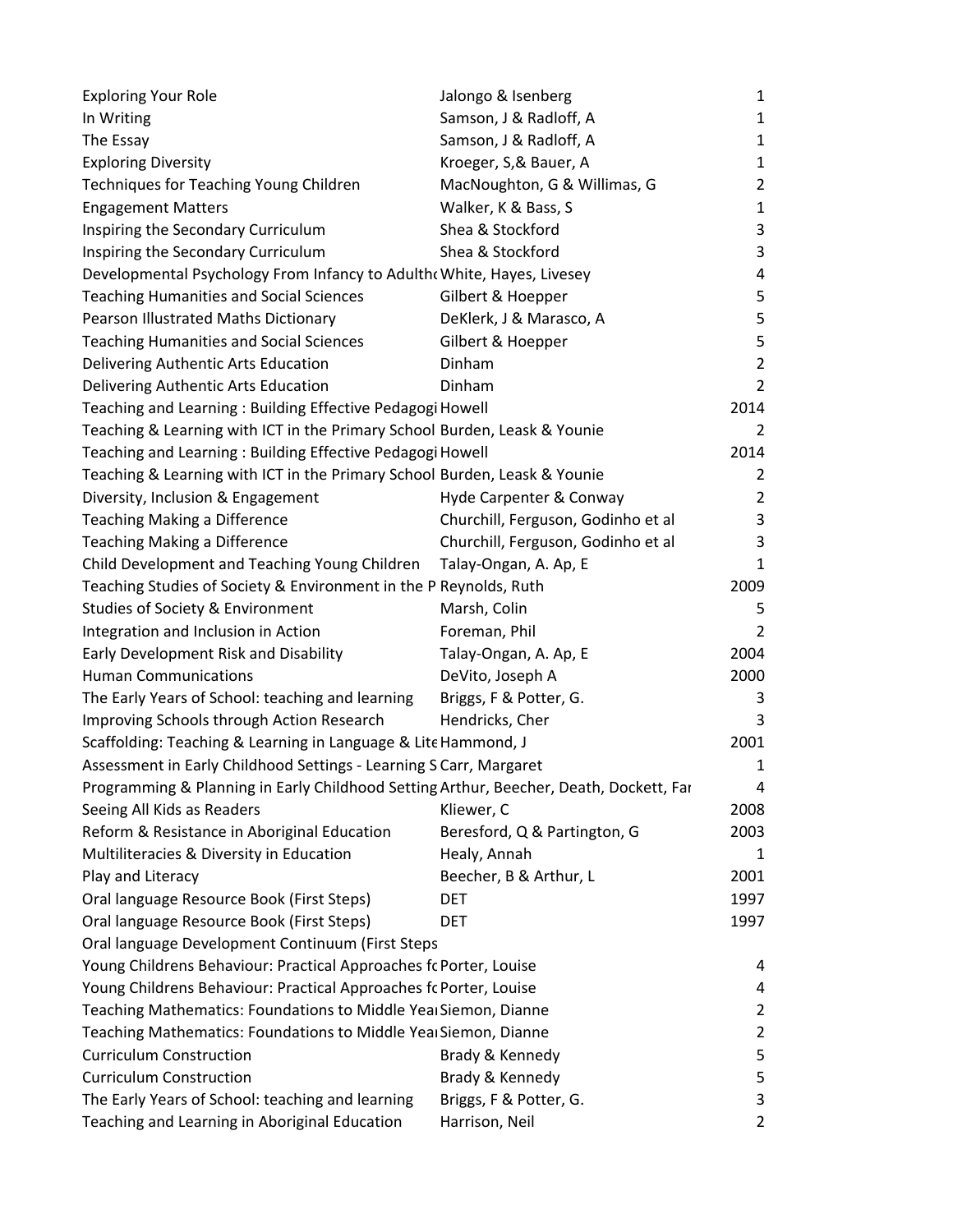| Teaching and Learning in Indigenousl Education                               | Harrison, Neil                     | $\overline{2}$ |
|------------------------------------------------------------------------------|------------------------------------|----------------|
| <b>Grammar And Meaning</b>                                                   | Humphrey, Sally                    | $\overline{2}$ |
| <b>Teaching Humanities and Social Sciences</b>                               | Gilbert & Hoepper                  | 6              |
| <b>Teaching Humanities and Social Sciences</b>                               | Gilbert & Hoepper                  | 6              |
| Delivering Authentic Arts Education                                          | Dinham, Judith                     | 3              |
| Delivering Authentic Arts Education                                          | Dinham, Judith                     | 3              |
| Education, Change and Society                                                | Connell, Raewyn                    | 3              |
| Education, Change and Society                                                | Connell, Raewyn                    | 3              |
| Classroom Behaviour                                                          | Rogers, Bill                       | 4              |
| Classroom Behaviour                                                          | Rogers, Bill                       | 4              |
| <b>Teaching Humanities and Social Sciences</b>                               | Gilbert & Hoepper                  | 6              |
| Leadership - Contexts and Complexities in Early Chi Waniganayake/Cheeseman   |                                    | 2012           |
| Diversity, Inclusion & Engagement                                            | Hyde Carpenter & Conway            | 2              |
| <b>Food Nutrition and Health</b>                                             | Tapsell, Linda                     | 2013           |
| Food Nutrition and Health                                                    | Tapsell, Linda                     | 2013           |
| <b>Our Voices</b>                                                            | Bennett/Green/Gilbert              | 1              |
| <b>Our Voices</b>                                                            | Bennett/Green/Gilbert              | 1              |
| How to Teach Thinking Skills within the Australian C Bellanca, Fogarty, Pete |                                    | 2012           |
| <b>Teaching Making a Difference</b>                                          | Churchill, Ferguson, Godinho et al | 3              |
| Teaching Mathematics: Foundations to Middle Yea Siemon, Dianne               |                                    | $\overline{2}$ |
| Understand Text Type Charts (6 x A2)                                         | <b>RIC Publications</b>            |                |
| Persuasive Text Poster (6 x A2)                                              | <b>RIC Publications</b>            |                |
| Spelling Posters (Set #3) (12 x A3)                                          | <b>RIC Publications</b>            |                |
| Cuisenaire Rods Super Source P-2 textbook                                    | <b>ETA Cuisenaire</b>              | 2007           |
| Cuisenaire Rods Super Source 3-4 textbook                                    | <b>ETA Cuisenaire</b>              | 2007           |
| Cuisenaire Rods Super Source 5-6 textbook                                    | <b>ETA Cuisenaire</b>              | 2007           |
| Cuisenaire Rods Coloured Rods Standard 241p                                  | <b>ETA Cuisenaire</b>              | 2007           |
| Playful Teaching and Learning                                                | Walsh                              | 1              |
| Playful Teaching and Learning                                                | Walsh                              | $\mathbf{1}$   |
| <b>Teaching Primary Science</b>                                              | Loxley, Dawes, Nicholls, Dore      | 3              |
| <b>Teaching Primary Science</b>                                              | Loxley, Dawes, Nicholls, Dore      | 3              |
| Leadership - Contexts and Complexities in Early Chi Waniganayake/Cheeseman   |                                    | 2              |
| Leadership - Contexts and Complexities in Early Chi Waniganayake/Cheeseman   |                                    | $\overline{2}$ |
| Education, Change and Society                                                | Connell, Raewyn                    | 4              |
| Education, Change and Society                                                | Connell, Raewyn                    | 4              |
| Teaching reading comprehension                                               | Davis, Alison                      | $\overline{2}$ |
| Teaching reading comprehension                                               | Davis, Alison                      | $\overline{2}$ |
| <b>Questions Children Ask</b>                                                | Stoppard, Miriam Dr                | 1997           |
| The Children's Quick & Easy Cook Book                                        | Wilkes, Angela                     | 1997           |
| Children Just Like Me - Celebration                                          | Barnabas and Kindersley, Anabel    | 1997           |
| Connecting with Science Education                                            | Edited by Robyn Gregson            | 2012           |
| <b>Teaching Humanities and Social Sciences</b>                               | Gilbert & Hoepper                  | 6              |
| Delivering Authentic Arts Education                                          | Dinham, Judith                     | 3              |
| Teaching reading comprehension                                               | Davis, Alison                      | $\overline{2}$ |
| <b>Guiding Children's Behaviour</b>                                          | <b>KU Children's Services</b>      | 3              |
| Dogs                                                                         | Gravett, Emily                     | 2018           |
| Koala Lou                                                                    | Fox, Mem                           | 2016           |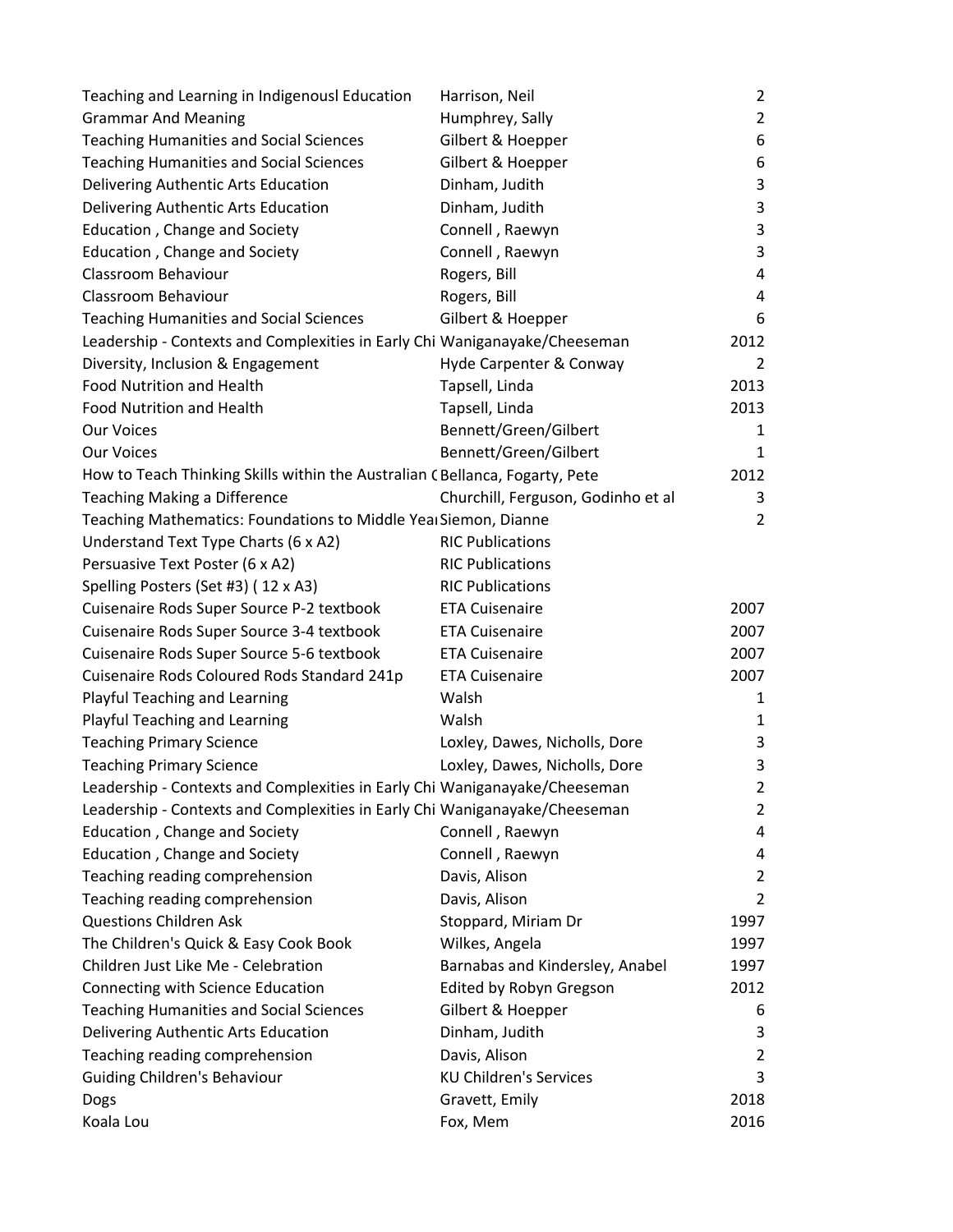| The Magic Hat                                                            | Fox, Mem                           | 2012           |
|--------------------------------------------------------------------------|------------------------------------|----------------|
| Shoes from Grandpa                                                       | Fox, Mem and Mullins, Patricia     | 2015           |
| Hattie and the Fox                                                       | Fox, Mem and Mullins, Patricia     | 2011           |
| Something Special                                                        | Moon, Nicola and Ayliffe, Alex     | 2007           |
| Pete the Sheep                                                           | French, Jackie and Whatley, Bruce  | 2004           |
| The Essential World History : Volune II : Since 1500 Duiker & Spielvogel |                                    | 8              |
| The Essential World History: Volune II: Since 1500 Duiker & Spielvogel   |                                    | 8              |
| <b>Communicating for Success</b>                                         | Kossen, Kiernan, Lawrence          | $\overline{2}$ |
| <b>Communicating for Success</b>                                         | Kossen, Kiernan, Lawrence          | $\overline{2}$ |
| Helping Children Learn Mathematics                                       | Reys et al                         | $\overline{2}$ |
| Helping Children Learn Mathematics                                       | Reys et al                         | $\overline{2}$ |
| Diversity Inclusion & Engagement                                         | Hyde                               | 3              |
| Diversity Inclusion & Engagement                                         | Hyde                               | 3              |
| <b>Effective Teaching Strategies</b>                                     | Killen, Roy                        | 7              |
| <b>Effective Teaching Strategies</b>                                     | Killen, Roy                        | 7              |
| Place and Time                                                           | Taylor, Faher, Kriewaldt           | $\mathbf{1}$   |
| Connecting with Science Education                                        | Edited by Robyn Gregson            | 2              |
| Workshop Technologies for Schools                                        | Baker & Schlyder                   | 1              |
| Connecting with Science Education                                        | Robyn Gregson                      | $\overline{2}$ |
| <b>Staying Healthy</b>                                                   | National Health & Research Council | 2013           |
| Get Up and Grow                                                          | Dept Health and Aging              | 2009           |
| Health Safety and Nutrition for the Young Child                          | Marotz, LR                         | 7              |
| <b>Communicating for Success</b>                                         | Kossen, Kiernan, Lawrence          | 2              |
| Poems for Our Mayus                                                      | Central Tafe Student Project       | $\mathbf{1}$   |
| Child Development and Learning                                           | Garvis                             | 2018           |
| Child Development and Learning                                           | Garvis                             | 2018           |
| Teaching: Making a Difference                                            | Churchill et al                    | 4              |
| Teaching: Making a Difference                                            | Churchill et al                    | 4              |
| <b>Assessment and Reporting</b>                                          | Brady, Laurie & Kennedy, Kerry     | 5              |
| Assessment and Reporting                                                 | Brady, Laurie & Kennedy, Kerry     | 5              |
| The Essential World History: Volune I: To 1800                           | Duiker & Spielvogel                | 8              |
| The Essential World History: Volune I: To 1800                           | Duiker & Spielvogel                | 8              |
| International History of the Twentieth Century and Best, A               |                                    | 3              |
| International History of the Twentieth Century and Best, A               |                                    | 3              |
| <b>Oxford Student Science Dictionary</b>                                 | <b>Chris Prescott</b>              | 1              |
| Teaching and Learning: Building Effective Pedagogi Howell                |                                    | 2014           |
| Teaching and Learning: Building Effective Pedagogi Howell                |                                    | 2014           |
| Teaching: Making a Difference                                            | Churchill et al                    | 4              |
| Classroom Behaviour                                                      | Rogers, Bill                       | 4              |
| Classroom Behaviour                                                      | Rogers, Bill                       | 4              |
| <b>Food Nutrition and Health</b>                                         | Tapsell, Linda                     | 2013           |
| Classroom Management                                                     | McDonald, Tim                      | 3              |
| <b>Classroom Management</b>                                              | McDonald, Tim                      | 3              |
| Teaching: Making a Difference                                            | Churchill, Ferguson, Godinho et al | 4              |
| Workshop Technologies for Schools                                        | Baker & Schlyder                   | 1              |
| Workshop Technologies for Schools                                        | Baker & Schlyder                   | 1              |
| Learning and Teaching in Aboriginal Education                            | Harrison, Neil                     | 3              |